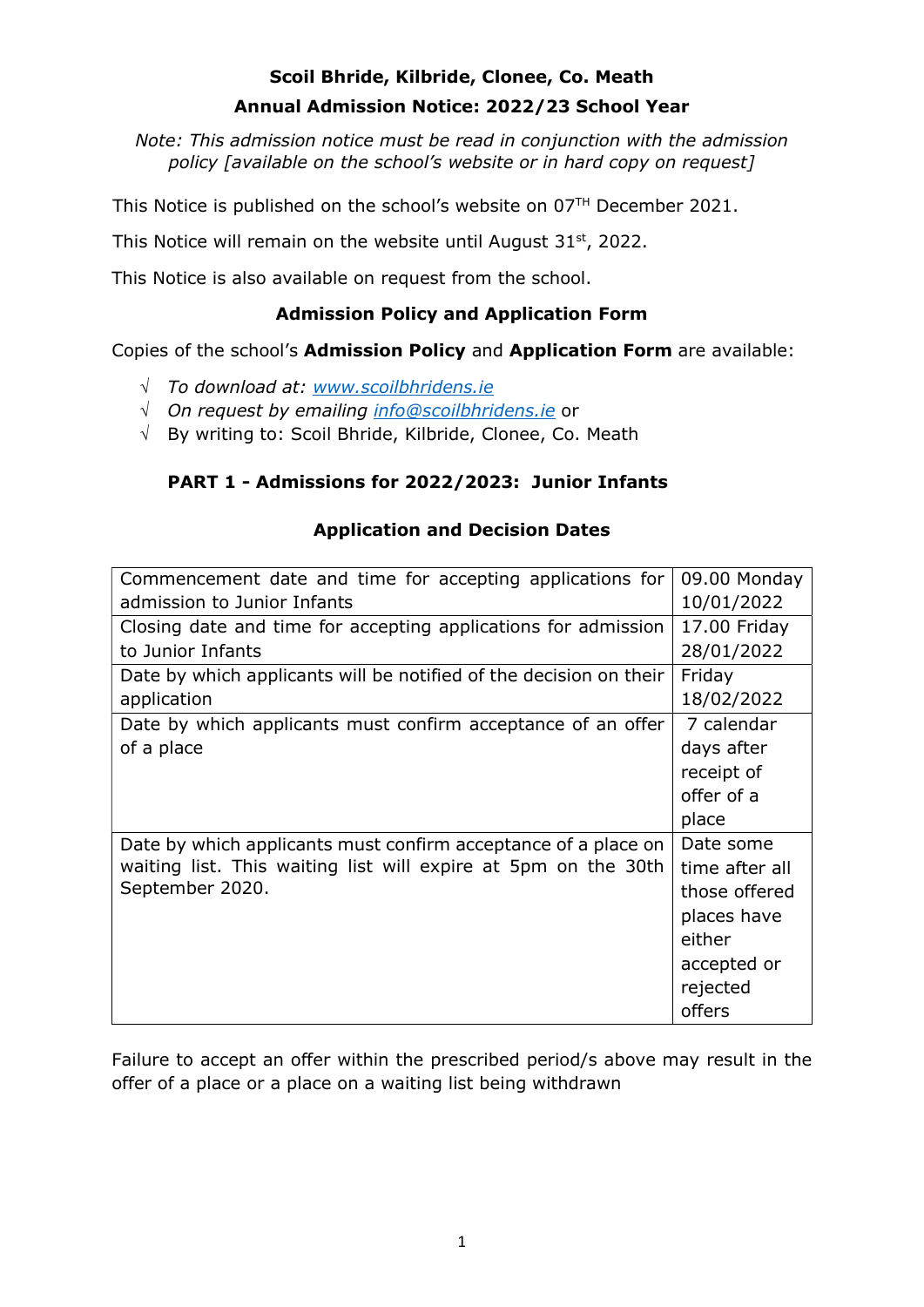## Admissions for the 2022/2023: ASD UNIT

#### Application and Decision Dates

The following are the dates applicable for admission to the school's ASD UNIT, which caters for children with a primary diagnosis of a qualifying autism spectrum disorder as defined in the school's admission policy

| Commencement date and time for accepting applications for      | October 1 <sup>st</sup>   |
|----------------------------------------------------------------|---------------------------|
| admission to the ASD Unit                                      | 2021                      |
| Closing date and time for accepting applications for admission | 29 <sup>th</sup> January  |
| to ASD Unit                                                    | 2022                      |
| Date by which applicants will be notified of the decision on   | 18 <sup>th</sup> February |
| their application to the ASD Unit                              | 2022                      |
| Date by which applicants must confirm acceptance of an offer   | 7 calendar                |
| of a place                                                     | days after                |
|                                                                | receipt of offer          |
|                                                                | of a place                |
| Date by which applicants must confirm acceptance of an offer   | Date some                 |
| of a place on a waiting list                                   | time after all            |
|                                                                | those offered             |
|                                                                | places have               |
|                                                                | either accepted           |
|                                                                | or rejected               |
|                                                                | such offers               |
| Date by which applicants must confirm acceptance of a place    | Date some                 |
| on waiting list                                                | time after all            |
|                                                                | those offered             |
|                                                                | places have               |
|                                                                | either accepted           |
|                                                                | or rejected               |
|                                                                | offers                    |

Failure to accept an offer within the prescribed period/s above may result in the offer of a place or a place on a waiting list being withdrawn

#### Number of places being made available in 2022/23 school year

| The number of places being made available in Junior Infants | 38 |
|-------------------------------------------------------------|----|
| The number of places being made available in the ASD UNIT   | 0  |

Note: The figures set out above are subject to change dependent on whether current students in the school retain their place in the school and whether a student(s) transfers to another school after the publication of this Notice.

Number of places offered and accepted for Junior Infants 2022 -2023: 38